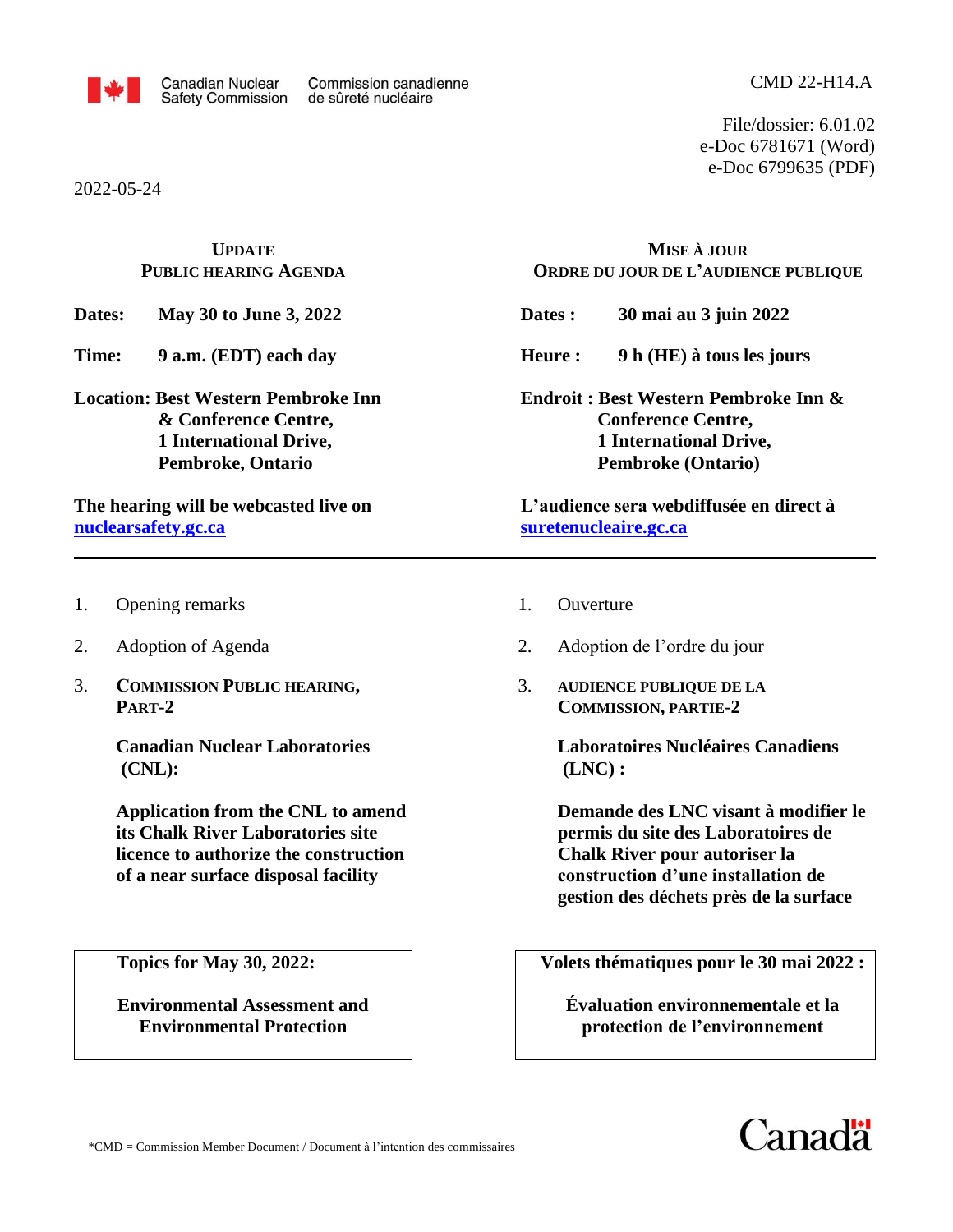|   |                                                                                                             | <b>CMD</b>                          |                                                                                                             |
|---|-------------------------------------------------------------------------------------------------------------|-------------------------------------|-------------------------------------------------------------------------------------------------------------|
|   | Supplementary written submissions and<br>presentation by the Canadian Nuclear<br>Laboratories               | 22-H7.1B<br>22-H7.1C<br>22-H7.1D    | Mémoires supplémentaires et présentation<br>par les Laboratoires Nucléaires Canadiens                       |
|   | Presentation by CNSC staff                                                                                  | $22-H7.B$<br>22-H7.C                | Présentation par le personnel de la CCSN                                                                    |
|   | Presentation by<br>Atomic Energy of Canada Limited                                                          | 22-H7.99<br>22-H7.99A               | Présentation par<br>Énergie atomique du Canada limitée                                                      |
|   | Presentation by the<br>City of Ottawa                                                                       | 22-H7.16<br>22-H7.16A               | Présentation par la<br>Ville d'Ottawa                                                                       |
|   | Presentation by<br>Ottawa Riverkeeper                                                                       | $22-H7.125$ $\bullet$<br>22-H7.125A | Présentation par<br>Garde-Rivière des Outaouais                                                             |
|   | Presentation by the<br>Organization of Canadian<br><b>Nuclear Industries</b>                                | 22-H7.10<br>$\bullet$               | Présentation par l'<br>Organization of Canadian<br><b>Nuclear Industries</b>                                |
|   | LUNCH FROM 12 P.M. TO 1 P.M.                                                                                |                                     | DÎNER DE $12$ H $\AA$ 13 H                                                                                  |
|   | Presentation by the<br><b>Canadian Environmental</b><br>Law Association                                     | $22-H7.104$ $\bullet$<br>22-H7.104A | Présentation par<br>l'Association canadienne du droit<br>de l'environnement                                 |
| ٠ | Presentation by the Responsable<br>national et Co-autorité réglementaire de<br>la radioprotection du Québec | 22-H7.137 •                         | Présentation par le Responsable national<br>et Co-autorité réglementaire de la<br>radioprotection du Québec |
|   | Presentation by the<br>Communauté métropolitaine<br>de Montréal                                             | $22-H7.130$ $\bullet$<br>22-H7.130A | Présentation par la<br>Communauté métropolitaine<br>de Montréal                                             |
| ٠ | <b>Presentation by Action Environmement</b><br><b>Basses-Laurentides</b>                                    | 22-H7.95<br>$\bullet$<br>22-H7.95A  | Présentation par Action Environnement<br><b>Basses-Laurentides</b>                                          |
|   |                                                                                                             |                                     |                                                                                                             |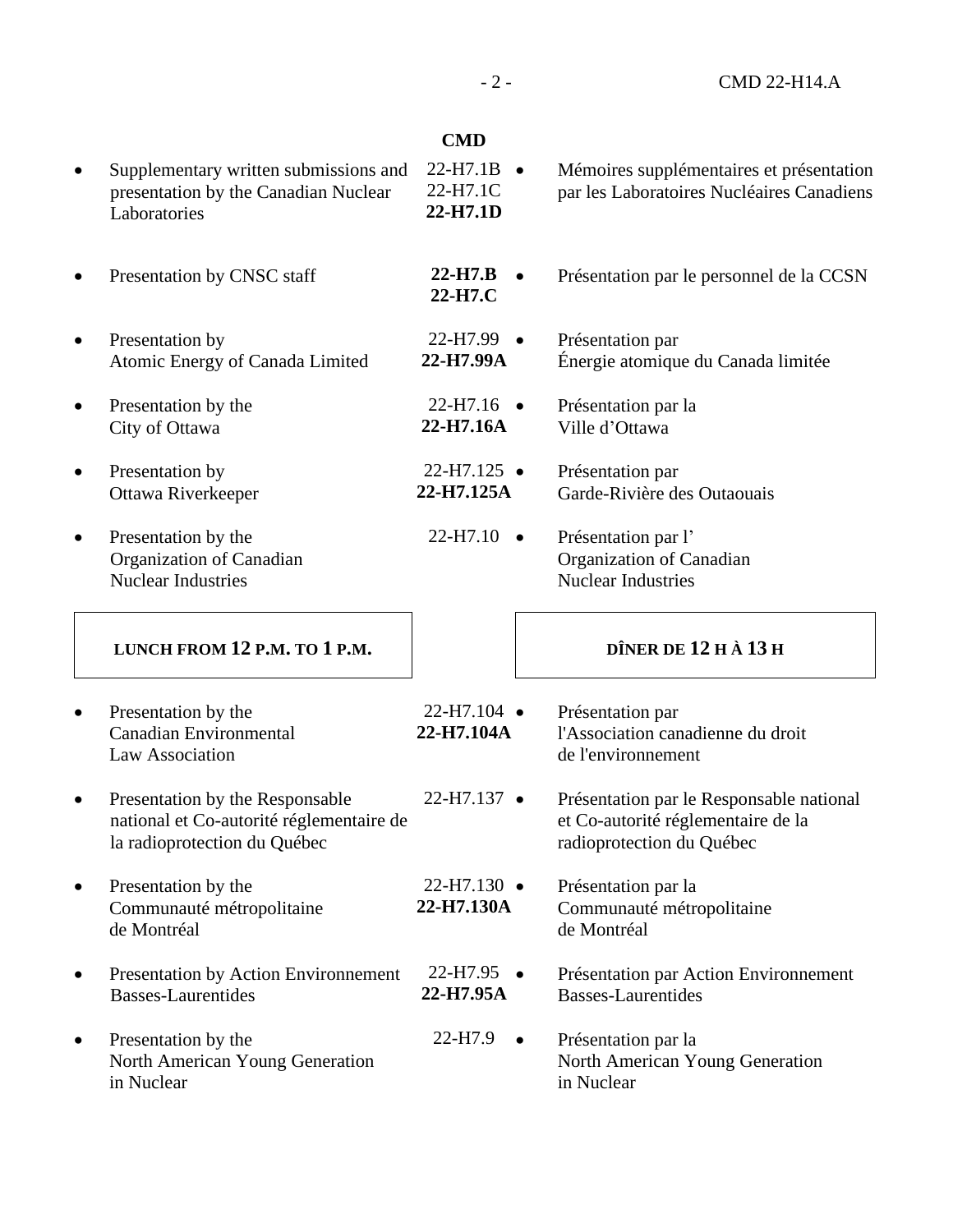• Presentation by the Greenspace Alliance of Canada's Capital 22-H7.143 • Présentation par le Greenspace Alliance of Canada's Capital Présentation par les Ottawa Raging Grannies Présentation par la Fondation Sierra Club Canada Présentation par Christian Renault • Presentation by the Ottawa Raging Grannies  $22-H7.50$  • Presentation by the Sierra Club Canada Foundation 22-H7.41 • **22-H7.41A** Presentation by Christian Renault 22-H7.147 • **22-H7.147A**

# **DINNER FROM 5:30 TO 6:30 P.M.**  $\vert$  SOUPER DE 17 H 30 À 18 H 30

- Presentation by William Turner
- Presentation by Shaughn McArthur
- Presentation by Janet Graham
- Presentation by David V. Thompson

**ROUND OF QUESTIONS FROM COMMISSION MEMBERS ON WRITTEN SUBMISSIONS RELATED TO ENVIRONMENTAL ASSESSMENT AND ENVIRONMENTAL PROTECTION**

#### **(LIST OF WRITTEN SUBMISSIONS BY TOPIC STARTING AT PAGE 12)**

**END OF THE SESSION FOR MAY 30, 2022 THE HEARING WILL RESUME AT 9 A.M. ON MAY 31, 2022**

- $22-H7.64$   $\bullet$ **22-H7.64A** • Présentation par William Turner
- Présentation par Shaughn McArthur 22-H7.76 •
- Présentation par Janet Graham 22-H7.133 •

#### Présentation par David V. Thompson 22-H7.49 •

**PÉRIODE DE QUESTIONS DES MEMBRES DE LA COMMISSION AU SUJET DES MÉMOIRES ÉCRITS PORTANT SUR L'ÉVALUATION ENVIRONNEMENTALE ET LA PROTECTION DE L'ENVIRONNEMENT**

> **(LA LISTE DES MÉMOIRES PAR VOLET THÉMATIQUE DÉBUTE À LA PAGE 12)**

**FIN DE LA SESSION POUR LE 30 MAI 2022 L'AUDIENCE SE POURSUIVRA À 9 H LE 31 MAI 2022**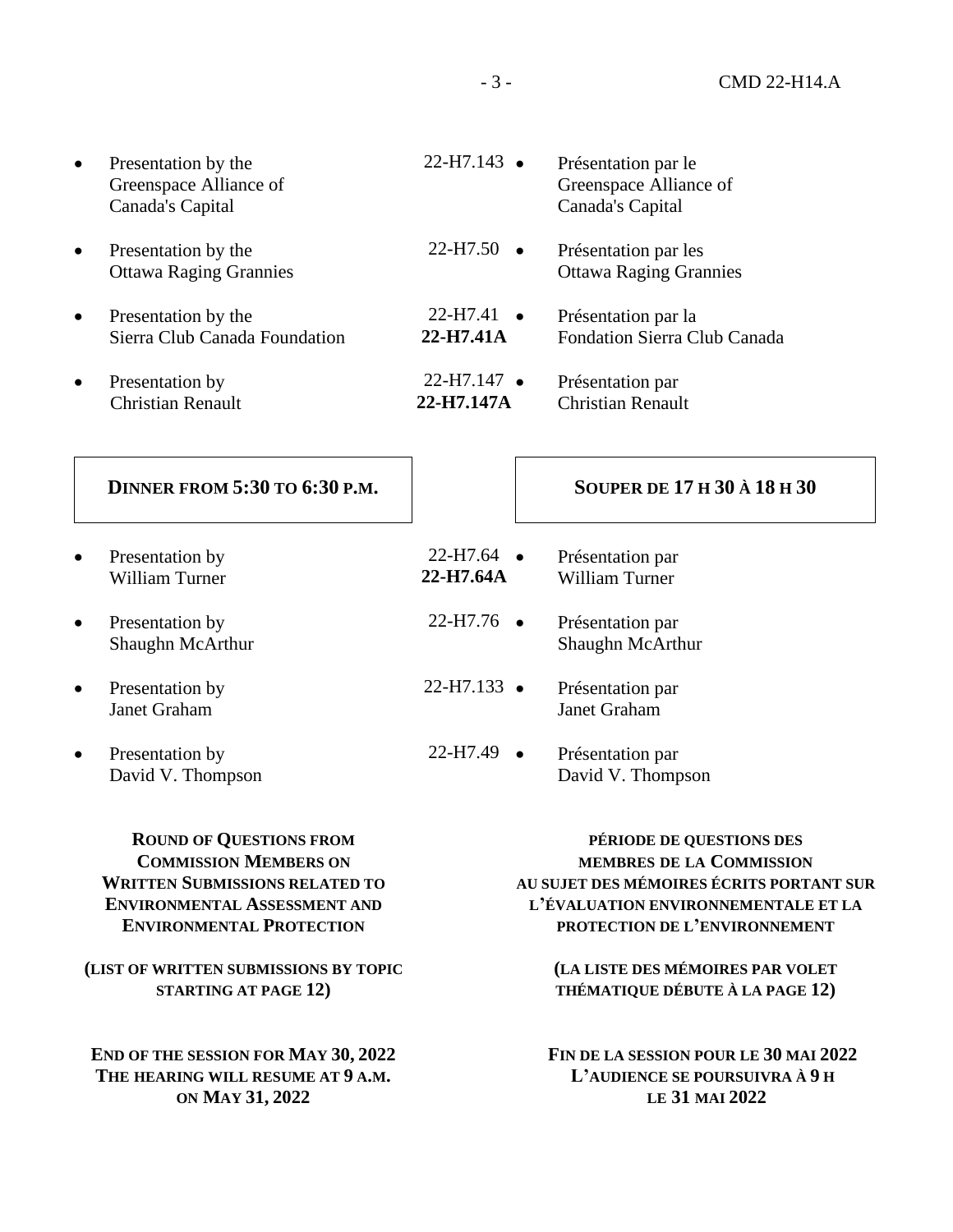# **Tuesday, May 31, 2022 9 a.m. (EDT)**

# **Le mardi 31 mai 2022 9 h (HE)**

|           | <b>Topic for May 31, 2022:</b>                                                                                               |                                     | Volet thématique pour le 31 mai 2022 :                                                                             |
|-----------|------------------------------------------------------------------------------------------------------------------------------|-------------------------------------|--------------------------------------------------------------------------------------------------------------------|
|           | <b>Long-Term Safety Case</b>                                                                                                 |                                     | Sûreté à long terme                                                                                                |
| $\bullet$ | Presentation by the Canadian<br><b>Nuclear Laboratories</b>                                                                  | 22-H7.D                             | Présentation par les<br>Laboratoires Nucléaires Canadiens                                                          |
| $\bullet$ | Presentation by CNSC staff                                                                                                   | 22-H7.C                             | Présentation par le personnel de la CCSN                                                                           |
| $\bullet$ | Presentation by the<br><b>Ottawa River Institute</b>                                                                         | $22-H7.129$ $\bullet$               | Présentation par l'<br><b>Ottawa River Institute</b>                                                               |
| $\bullet$ | Presentation by the Old Fort William<br>Cottagers' Association                                                               | $22-H7.36$ $\bullet$<br>22-H7.36A   | Présentation par l'Old Fort William<br>Cottagers' Association                                                      |
| $\bullet$ | Presentation by<br>Chris Cavan                                                                                               | $22-H7.58$ •                        | Présentation par<br>Chris Cavan                                                                                    |
| $\bullet$ | Oral presentation by the<br>Municipality of Clarington and the<br><b>Canadian Association of Nuclear Host</b><br>Communities | $22-H7.160$ $\bullet$<br>22-H7.161  | Présentation par la<br>Municipalité de Clarington et la Canadian<br><b>Association of Nuclear Host Communities</b> |
| $\bullet$ | Presentation by<br><b>Evelyn Gigantes</b>                                                                                    | $22-H7.19$ $\bullet$<br>22-H7.19A   | Présentation par<br><b>Evelyn Gigantes</b>                                                                         |
| $\bullet$ | Presentation by<br>Lynn Jones                                                                                                | $22-H7.136$ $\bullet$<br>22-H7.136A | Présentation par<br>Lynn Jones                                                                                     |
| $\bullet$ | Presentation by<br><b>Erwin Dreessen</b>                                                                                     | 22-H7.21<br>22-H7.21A               | Présentation par<br>Erwin Dreessen                                                                                 |
|           | LUNCH FROM 12 P.M. TO 1 P.M.                                                                                                 |                                     | DÎNER DE $12$ H $\AA$ 13 H                                                                                         |
| $\bullet$ | Presentation by the<br><b>Concerned Citizens of Renfrew</b><br>County and Area                                               | $22-H7.74$ $\bullet$<br>22-H7.74A   | Présentation par le<br><b>Concerned Citizens of Renfrew</b><br>County and Area                                     |
| $\bullet$ | Presentation by the<br>Canadian Nuclear Workers' Council                                                                     | $22-H7.94$ $\bullet$<br>22-H7.94A   | Présentation par le Conseil canadien des<br>travailleurs du nucléaire                                              |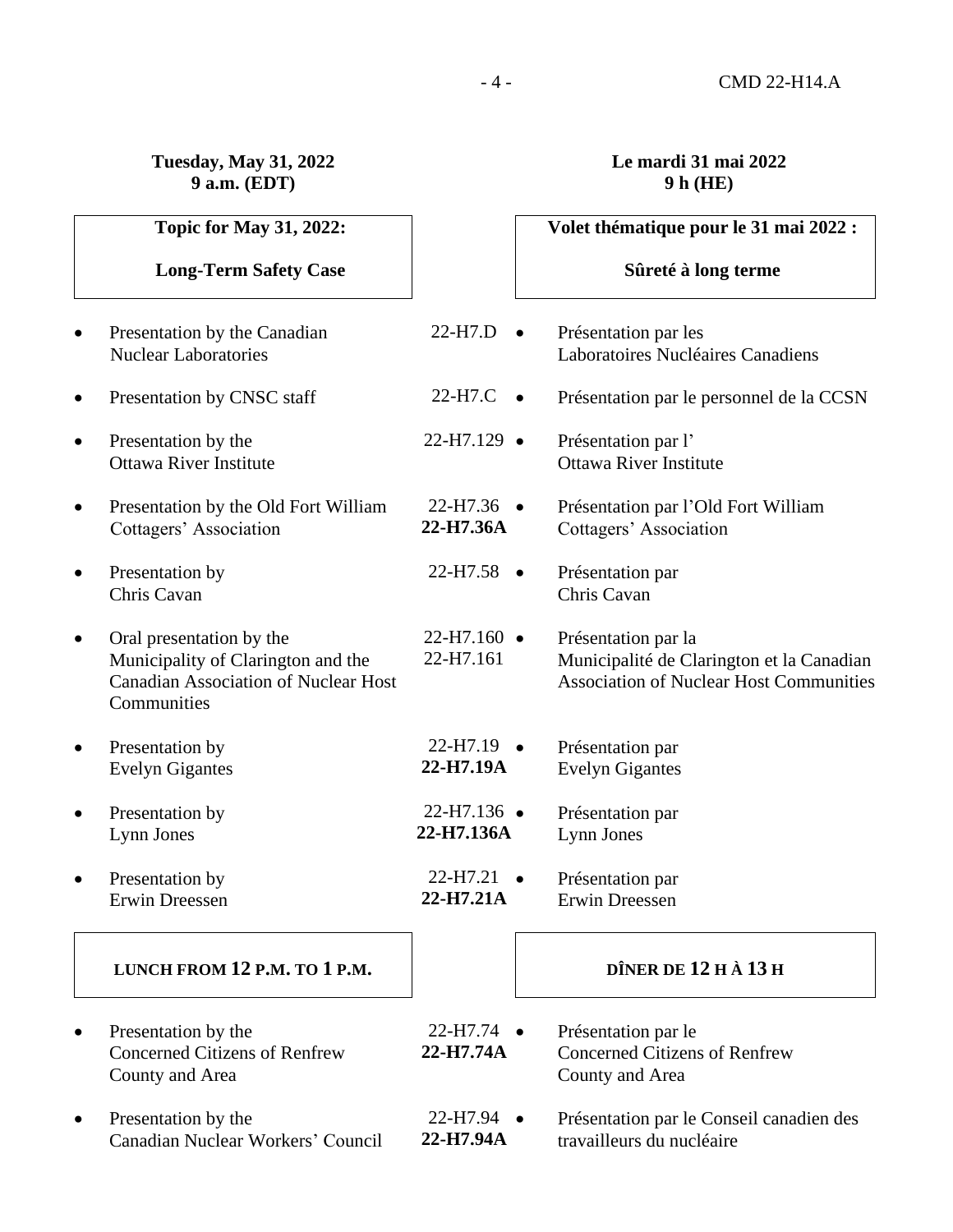| Presentation by<br><b>Kerry Rowe</b>                                | 22-H7.60<br>22-H7.60A                             | Présentation par<br><b>Kerry Rowe</b>                            |
|---------------------------------------------------------------------|---------------------------------------------------|------------------------------------------------------------------|
| Presentation by<br>Gabrielle Psotka                                 | $22-H7.80$ $\bullet$<br>22-H7.80A                 | Présentation par<br>Gabrielle Psotka                             |
| Presentation by<br>Georgina Bartos                                  | $22-H7.84$ •                                      | Présentation par<br>Georgina Bartos                              |
| Presentation by<br>Johanna Echlin                                   | $22-H7.155$ $\bullet$                             | Présentation par<br>Johanna Echlin                               |
| Presentation by<br>Northwatch                                       | $22-H7.138$ $\bullet$<br>22-H7.138A<br>22-H7.138B | Présentation par<br>Northwatch                                   |
| Presentation by the Nuclear Waste<br><b>Management Organization</b> | 22-H7.81<br>22-H7.81A                             | Présentation par la<br>Société de gestion des déchets nucléaires |
| <b>DINNER FROM 5:30 P.M. TO 6:30 P.M.</b>                           |                                                   | <b>SOUPER DE 17 H 30 À 18 H 30</b>                               |
| Presentation by<br>Isabelle Sawyer                                  | $22-H7.167$ $\bullet$                             | Présentation par<br><b>Isabelle Sawyer</b>                       |
| Presentation by the<br><b>Canadian Nuclear Association</b>          | $22-H7.88$ $\bullet$                              | Présentation par l'<br>Association nucléaire canadienne          |
| Presentation by the<br><b>Canadian Nuclear Society</b>              | 22-H7.5                                           | Présentation par la<br>Société nucléaire canadienne              |
| Presentation by<br>CANDU Owners Group Inc.                          | $22-H7.96$ $\bullet$                              | Présentation par<br>CANDU Owners Group Inc.                      |
| Presentation by<br><b>Bruce Power</b>                               | $22-H7.108$ $\bullet$                             | Présentation par<br><b>Bruce Power</b>                           |
|                                                                     |                                                   |                                                                  |

**THE HEARING WILL RESUME AT 9 A.M. ON JUNE 1, 2022**

**L'AUDIENCE SE POURSUIVRA À 9 H LE 1 ER JUIN 2022**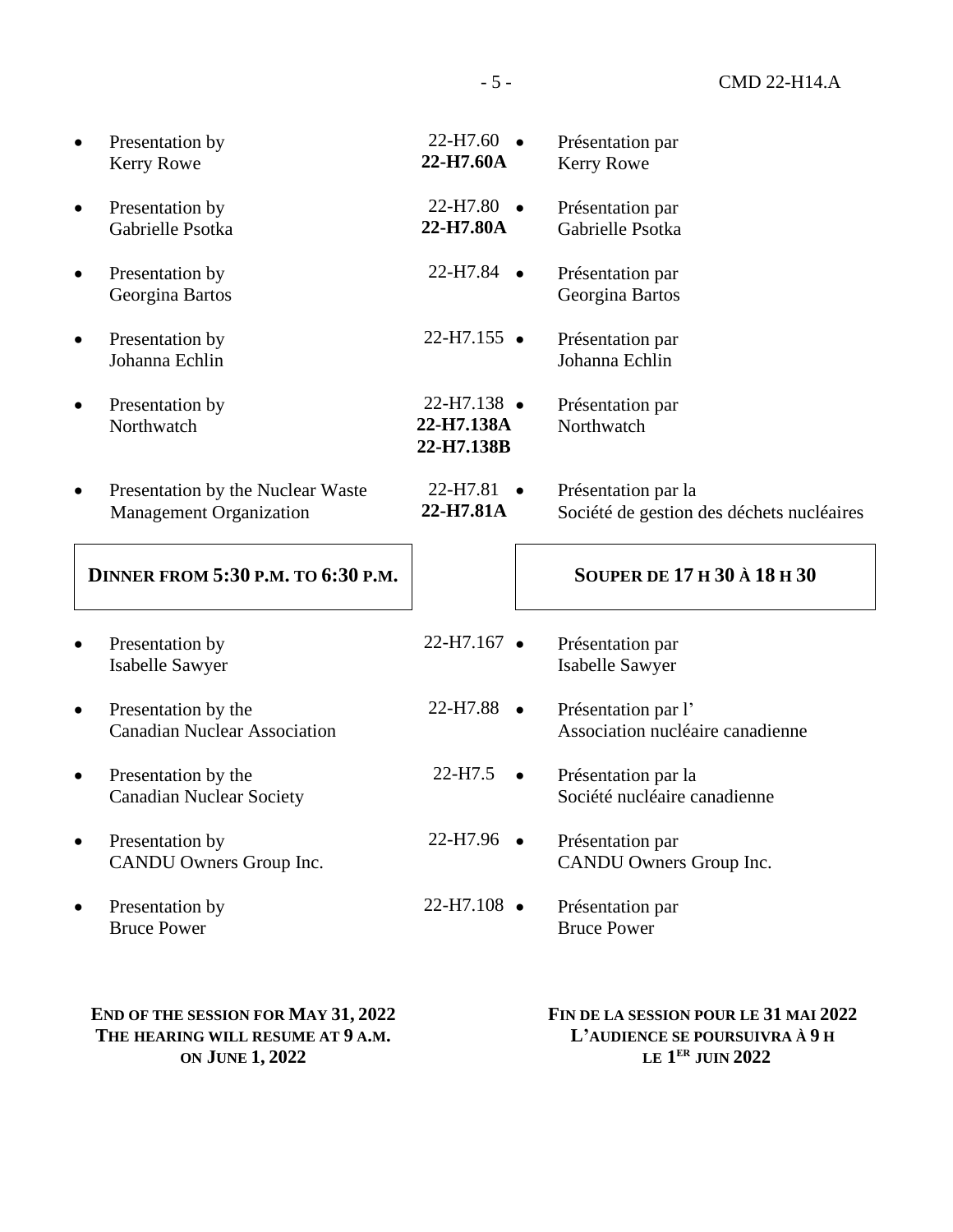# **Wednesday, June 1, 2022 9 a.m. (EDT)**

# **Le mercredi 1er juin 2022 9 h (HE)**

|           | Topic for June 1, 2022:                                           |                                     | Volet thématique pour le 1 <sup>er</sup> juin 2022 :              |
|-----------|-------------------------------------------------------------------|-------------------------------------|-------------------------------------------------------------------|
|           | <b>Long-Term Safety Case</b>                                      |                                     | Sûreté à long terme                                               |
| $\bullet$ | Presentation by the<br>Radiation Safety Institute of Canada       | $22-H7.102$ $\bullet$<br>22-H7.102A | Présentation par<br>l'Institut de radioprotection du Canada       |
| $\bullet$ | Presentation by<br>Gursimer Sandhu                                | $22-H7.89$ $\bullet$<br>22-H7.89A   | Présentation par<br>Gursimer Sandhu                               |
| $\bullet$ | Presentation by<br>Nira Dookeran                                  | $22-H7.146$ $\bullet$               | Présentation par<br>Nira Dookeran                                 |
| $\bullet$ | Presentation by the Ralliement<br>contre la pollution radioactive | $22-H7.105$ $\bullet$               | Présentation par le<br>Ralliement contre la pollution radioactive |
| $\bullet$ | Presentation by<br>Sophie Chatel, MP of Pontiac                   | 22-H7.127 ·                         | Présentation par<br>Sophie Chatel, députée de Pontiac             |
| $\bullet$ | Presentation by<br><b>Action Climat Outaouais</b>                 | $22-H7.126$ $\bullet$               | Présentation par<br><b>Action Climat Outaouais</b>                |
| $\bullet$ | Presentation by<br>Michael B. Benson                              | $22-H7.106$ $\bullet$<br>22-H7.106A | Présentation par<br>Michael B. Benson                             |
|           | LUNCH FROM 12 P.M. TO 1 P.M.                                      |                                     | DÎNER DE 12 H À 13 H                                              |
|           | Presentation by<br>James R. Walker                                | 22-H7.63<br>22-H7.63A               | Présentation par<br>James R. Walker                               |
| $\bullet$ | Presentation by<br>Ken Chaplin                                    | 22-H7.62<br>$\bullet$<br>22-H7.62A  | Présentation par<br>Ken Chaplin                                   |
| $\bullet$ | Presentation by<br><b>Prevent Cancer Now</b>                      | 22-H7.75<br>$\bullet$               | Présentation par<br><b>Prevent Cancer Now</b>                     |
| $\bullet$ | Presentation by the Provincial Council<br>of Women of Ontario     | 22-H7.141 ·<br>22-H7.141A           | Présentation par le<br>Provincial Council of Women of Ontario     |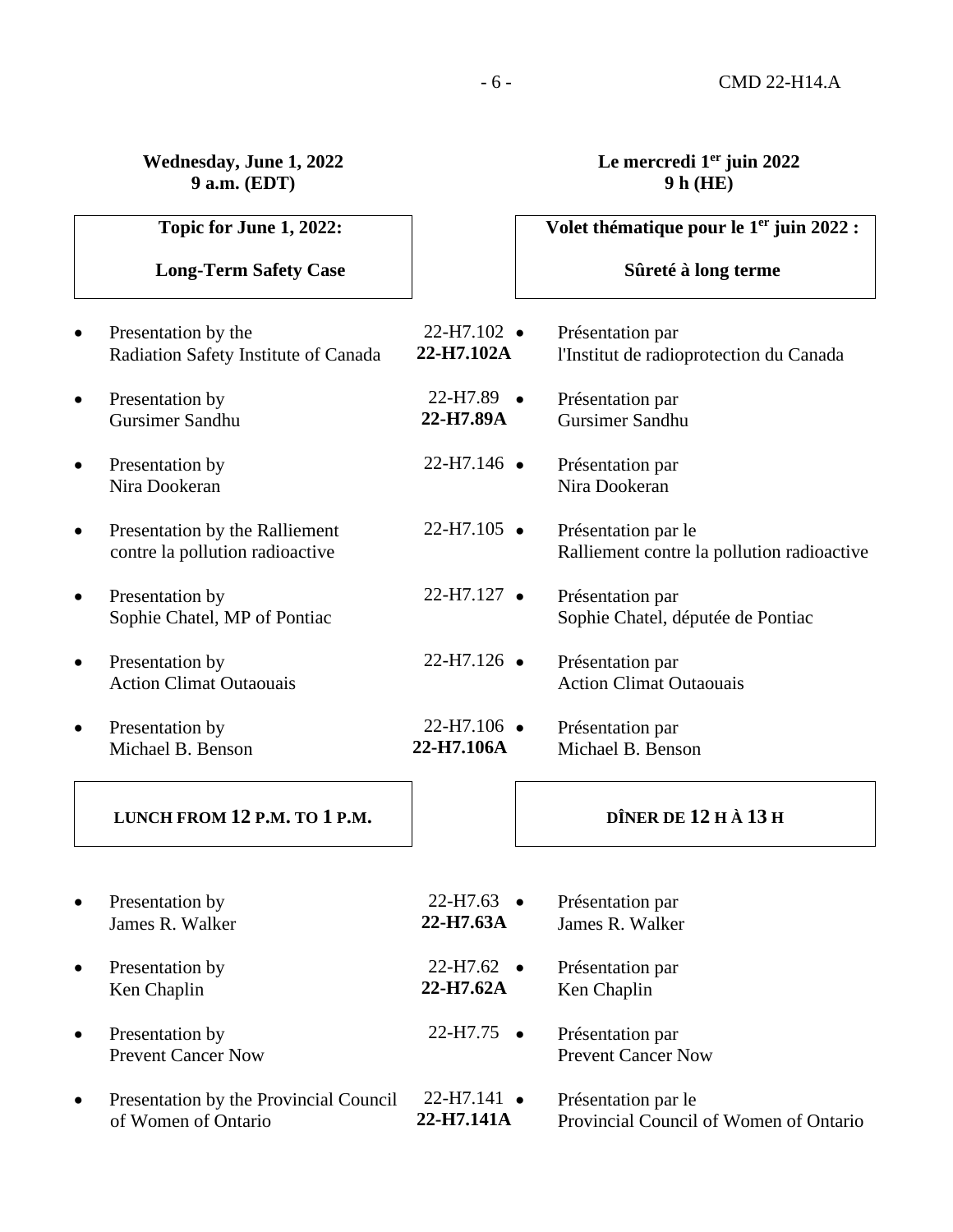| Presentation by<br>Simon J. Daigle                                                    | $22-H7.150$ $\bullet$ | Présentation par<br>Simon J. Daigle                                      |
|---------------------------------------------------------------------------------------|-----------------------|--------------------------------------------------------------------------|
| Presentation by the<br><b>Canadian Coalition for</b><br><b>Nuclear Responsibility</b> | $22-H7.144$ $\bullet$ | Présentation par le<br>Regroupement pour la surveillance<br>du nucléaire |
| Presentation by<br><b>Ipsos Custodes</b>                                              | 22-H7.79              | Présentation par<br><b>Ipsos Custodes</b>                                |
| Presentation by<br>Kathryn Lindsay                                                    | $22-H7.124$ $\bullet$ | Présentation par<br>Kathryn Lindsay                                      |
| Presentation by                                                                       | $22-H7.119$ $\bullet$ | Présentation par                                                         |
| Duncan Noble                                                                          | 22-H7.119A            | <b>Duncan Noble</b>                                                      |
| Presentation by the                                                                   | 22-H7.69              | Présentation par la                                                      |
| <b>Pontiac Environment Protection</b>                                                 | $\bullet$             | Protection environnementale de Pontiac                                   |
| Presentation by<br>Judith Fox Lee                                                     | $22-H7.142$ $\bullet$ | Présentation par<br>Judith Fox Lee                                       |
| DINNER FROM 5:30 P.M. TO 6:30 P.M.                                                    |                       | <b>SOUPER DE 17 H 30 À 18 H 30</b>                                       |
| Presentation by                                                                       | $22-H7.132$ $\bullet$ | Présentation par                                                         |
| Gillian Walker                                                                        | 22-H7.132A            | Gillian Walker                                                           |
| Presentation by the Ottawa Chapter                                                    | $22-H7.117$ $\bullet$ | Présentation par le Conseil des Canadiens,                               |
| of the Council of Canadians                                                           | 22-H7.117A            | chapitre d'Ottawa                                                        |
| Presentation by                                                                       | $22-H7.55$ $\bullet$  | Présentation par                                                         |
| Kinectrics Inc.                                                                       | 22-H7.55A             | Kinectrics Inc.                                                          |
| Presentation by                                                                       | 22-H7.87              | Présentation par                                                         |
| Westinghouse Electric Canada Inc.                                                     | $\bullet$             | Westinghouse Electric Canada Inc.                                        |

22-H7.131 •

Présentation par la

Tech University

Brilliant Energy Institute de l'Ontario

• Presentation by the Brilliant Energy Institute at Ontario Tech University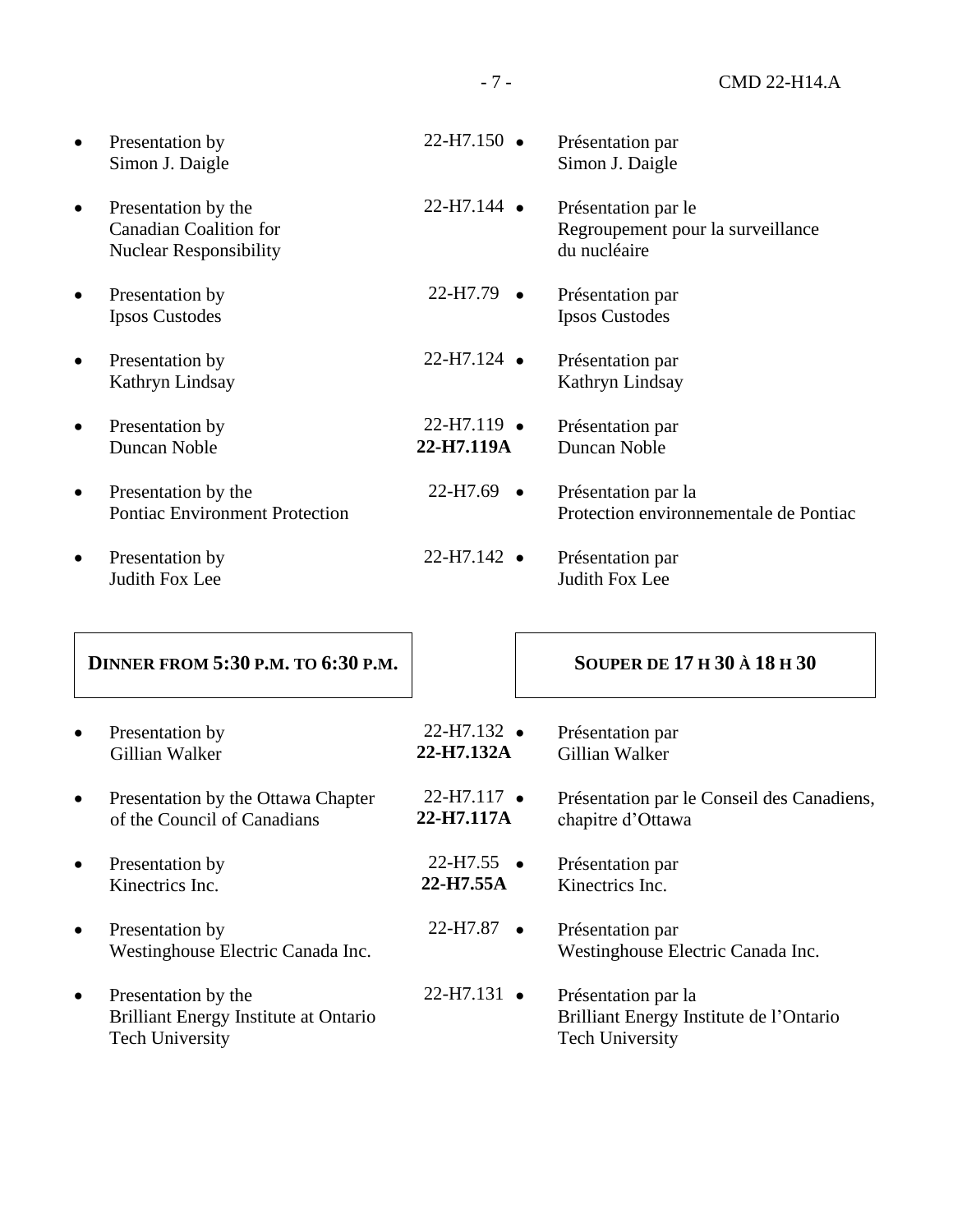# **ROUND OF QUESTIONS FROM COMMISSION MEMBERS ON WRITTEN SUBMISSIONS RELATED TO LONG-TERM SAFETY CASE**

**(LIST OF WRITTEN SUBMISSIONS BY TOPIC STARTING AT PAGE 12)**

**END OF THE SESSION FOR JUNE 1, 2022 THE HEARING WILL RESUME AT 9 A.M. ON JUNE 2, 2022**

**PÉRIODE DE QUESTIONS DES MEMBRES DE LA COMMISSION AU SUJET DES MÉMOIRES ÉCRITS PORTANT SUR LA SÛRETÉ À LONG TERME**

**(LA LISTE DES MÉMOIRES PAR VOLET THÉMATIQUE DÉBUTE À LA PAGE 12)**

**FIN DE LA SESSION POUR LE 1 ER JUIN 2022 L'AUDIENCE SE POURSUIVRA À 9 H LE 2 JUIN 2022**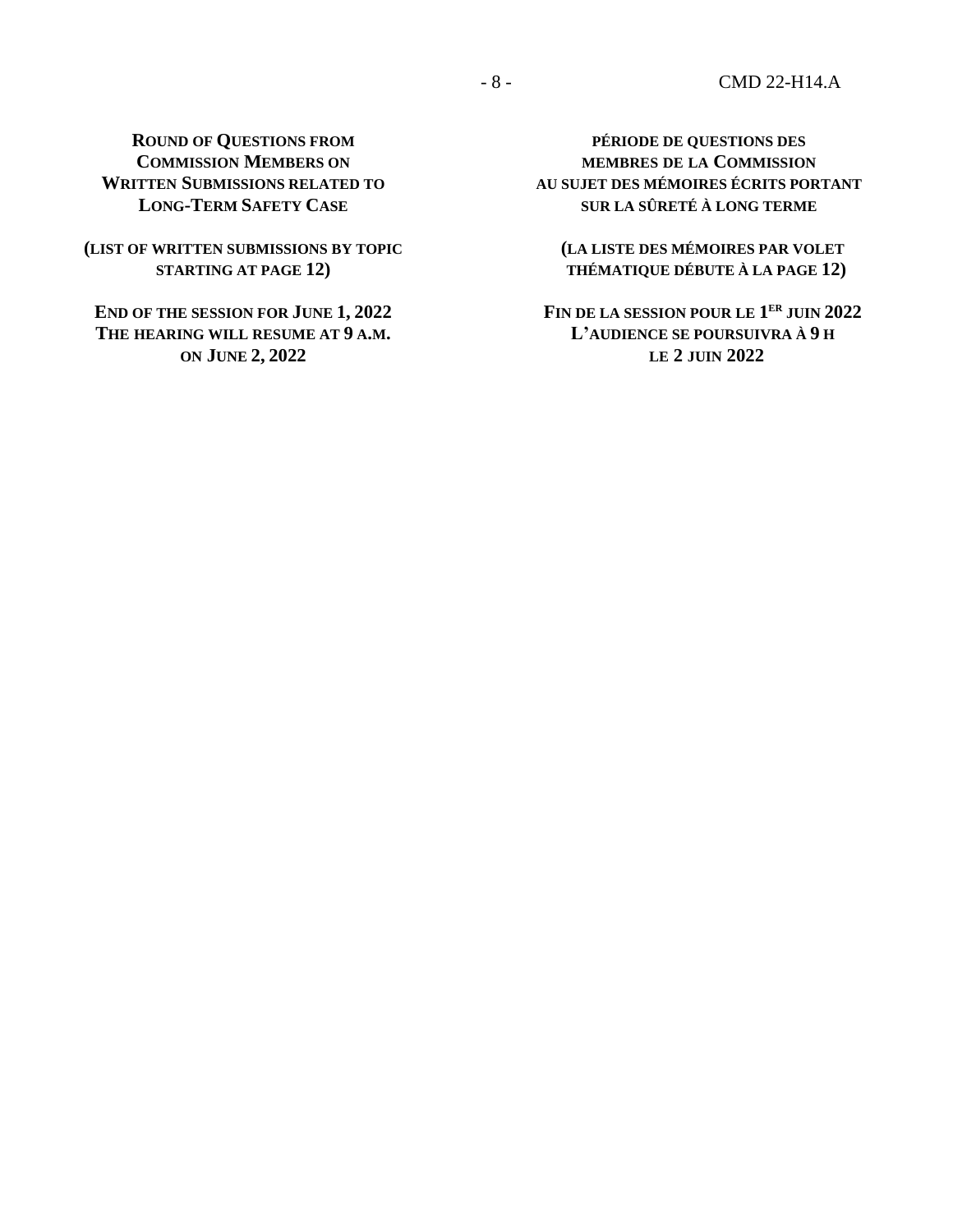# **Thursday, June 2, 2022 9 a.m. (EDT)**

# **Le jeudi 2 juin 2022 9 h (HE)**

|           | Topics for June 2, 2022:                                                                  |                                                                 | Volets thématiques pour le 2 juin 2022 :                                             |
|-----------|-------------------------------------------------------------------------------------------|-----------------------------------------------------------------|--------------------------------------------------------------------------------------|
|           | <b>Indigenous Consultation</b><br>and Engagement                                          |                                                                 | <b>Consultation et la mobilisation</b><br>des Autochtones                            |
| $\bullet$ | Presentation by the Canadian<br><b>Nuclear Laboratories</b>                               | 22-H7.D                                                         | Présentation par les<br>Laboratoires Nucléaires Canadiens                            |
| $\bullet$ | Presentation by CNSC staff                                                                | 22-H7.C                                                         | Présentation par le personnel de la CCSN                                             |
| $\bullet$ | Presentation by the<br>Algonquins of Pikwàkanagàn<br><b>First Nation</b>                  | $22-H7.109$ $\bullet$<br>22-H7.109A<br>22-H7.109B<br>22-H7.109C | Présentation par la<br>Première Nation des Algonquins<br>de Pikwàkanagàn             |
|           | [CMD 22-H7.109C is confidential and<br>is not available publicly]                         |                                                                 | [le CMD 22-H7.109C est confidentiel et<br>n'est pas disponible pour le public]       |
|           | LUNCH FROM 11:30 A.M. TO 12:30 P.M.                                                       |                                                                 | DÎNER DE 11 H 30 À 12 H 30                                                           |
| $\bullet$ | Presentation by the<br><b>Kebaowek First Nation</b>                                       | 22-H7.111 ·<br>22-H7.111A                                       | Présentation par la<br>Première nation de Kebaowek                                   |
| $\bullet$ | Presentation by the<br><b>Wolf Lake First Nation</b>                                      | $22-H7.120$ $\bullet$<br>22-H7.120A                             | Présentation par la<br>Première Nation de Wolf Lake                                  |
| $\bullet$ | Presentation by the Mitchikanibikok<br>Inik, Algonquins of Barriere Lake                  | $22-H7.139$ $\bullet$<br>22-H7.139A                             | Présentation par les Mitchikanibikok Inik,<br>Les Algonquins du Lac Barrière         |
| $\bullet$ | Presentation by the<br>Kitchissippi-Ottawa Valley Chapter,<br><b>Council of Canadians</b> | 22-H7.45                                                        | Présentation par le<br>Conseil des Canadiens, chapitre<br>Kitchissippi-Ottawa Valley |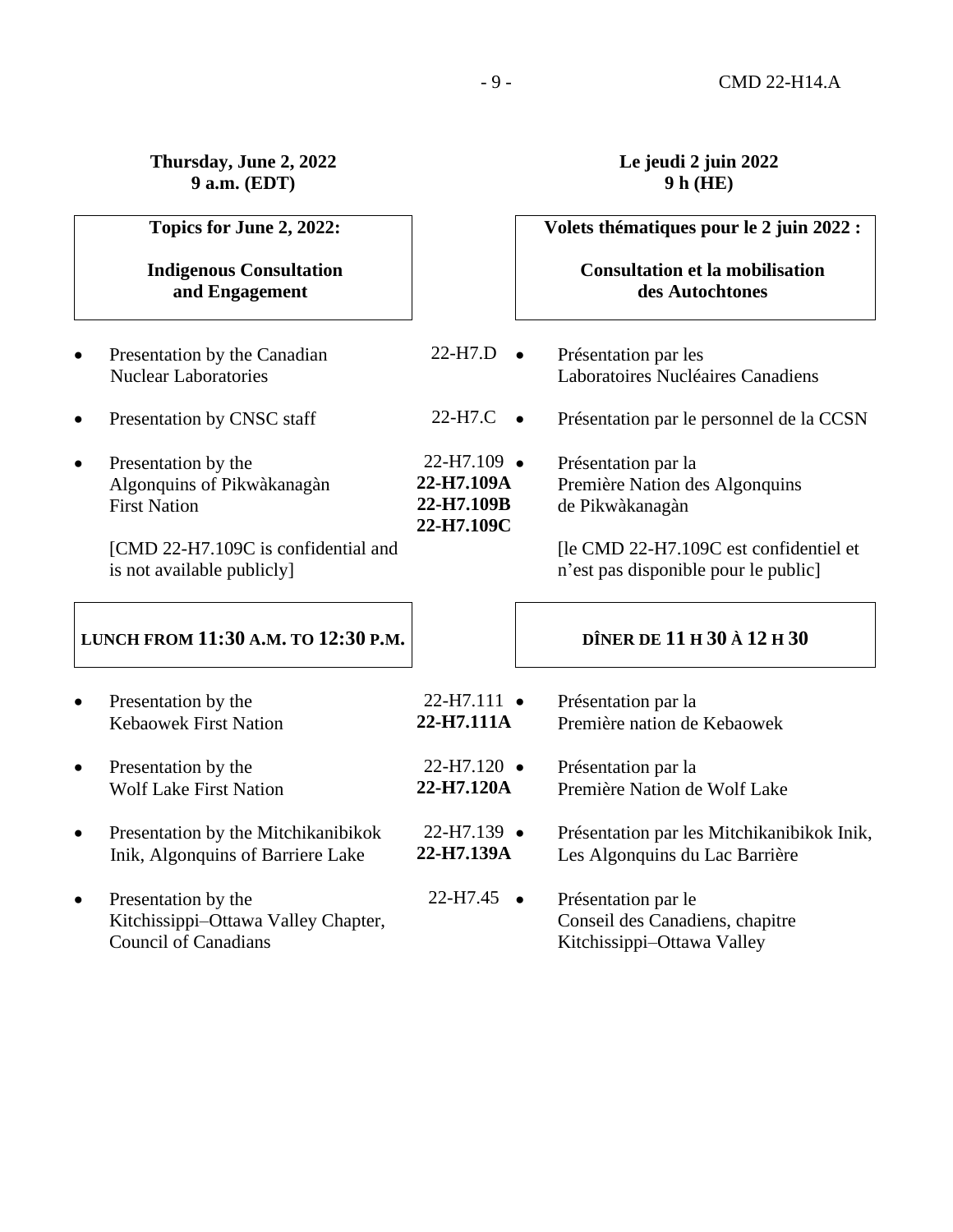**ROUND OF QUESTIONS FROM COMMISSION MEMBERS ON WRITTEN SUBMISSIONS RELATED TO INDIGENOUS CONSULTATION AND ENGAGEMENT**

**(LIST OF WRITTEN SUBMISSIONS BY TOPIC STARTING AT PAGE 12)**

**END OF THE SESSION FOR JUNE 2, 2022 THE HEARING WILL RESUME AT 9 A.M. ON JUNE 3, 2022**

**PÉRIODE DE QUESTIONS DES MEMBRES DE LA COMMISSION AU SUJET DES MÉMOIRES ÉCRITS PORTANT SUR LA CONSULTATION ET LA MOBILISATION DES AUTOCHTONES**

**(LA LISTE DES MÉMOIRES PAR VOLET THÉMATIQUE DÉBUTE À LA PAGE 12)**

**FIN DE LA SESSION POUR LE 2 JUIN 2022 L'AUDIENCE SE POURSUIVRA À 9 H LE 3 JUIN 2022**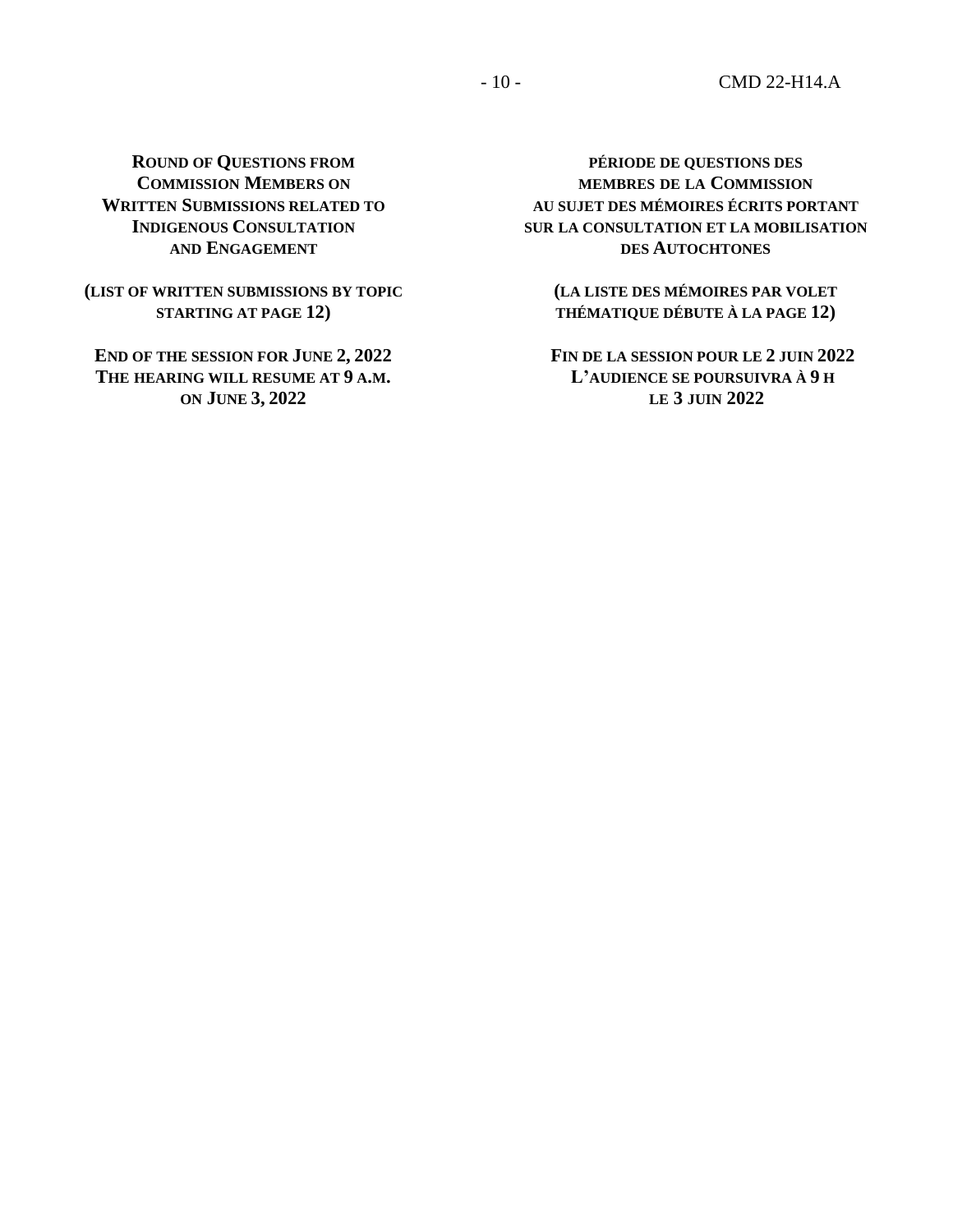# - 11 - CMD 22-H14.A

# **Friday, June 3, 2022 9 a.m. (EDT)**

# **Le vendredi 3 juin 2022 9 h (HE)**

|           | Topic for June 3, 2022:                                      |                                     | Volet thématique pour le 3 juin 2022 :                       |
|-----------|--------------------------------------------------------------|-------------------------------------|--------------------------------------------------------------|
|           | <b>Requested Licence Amendment</b>                           |                                     | Modification demandée au permis                              |
| $\bullet$ | Presentation by the Canadian<br><b>Nuclear Laboratories</b>  | 22-H7.D                             | Présentation par les<br>Laboratoires Nucléaires Canadiens    |
| $\bullet$ | Presentation by CNSC staff                                   | 22-H7.C<br>$\bullet$                | Présentation par le personnel de la CCSN                     |
| $\bullet$ | Presentation by the<br>Corporation of the Town of Deep River | 22-H7.39<br>$\bullet$               | Présentation par la<br>Corporation of the Town of Deep River |
| $\bullet$ | Presentation by the<br>City of Pembroke                      | 22-H7.40<br>$\bullet$               | Présentation par la<br>Ville de Pembroke                     |
| $\bullet$ | Presentation by the<br><b>County of Renfrew</b>              | $22-H7.101$ $\bullet$               | Présentation par la<br>Comté de Renfrew                      |
| $\bullet$ | Presentation by<br>David McNicoll                            | 22-H7.72                            | Présentation par<br>David McNicoll                           |
| $\bullet$ | Presentation by<br><b>Martin Flood</b>                       | 22-H7.46<br>22-H7.46A               | Présentation par<br><b>Martin Flood</b>                      |
| $\bullet$ | Presentation by the<br><b>MRC</b> Pontiac                    | 22-H7.122 ·<br>22-H7.122A           | Présentation par la<br><b>MRC</b> de Pontiac                 |
| $\bullet$ | Presentation by<br><b>Ish Theilheimer</b>                    | 22-H7.33<br>$\bullet$               | Présentation par<br><b>Ish Theilheimer</b>                   |
| $\bullet$ | Presentation by<br>Nuclear Waste Watch                       | $22-H7.103$ $\bullet$<br>22-H7.103A | Présentation par<br><b>Action Déchets Nucléaires</b>         |
|           |                                                              |                                     |                                                              |

# **END OF ORAL PRESENTATIONS FIN DES EXPOSÉS ORAUX**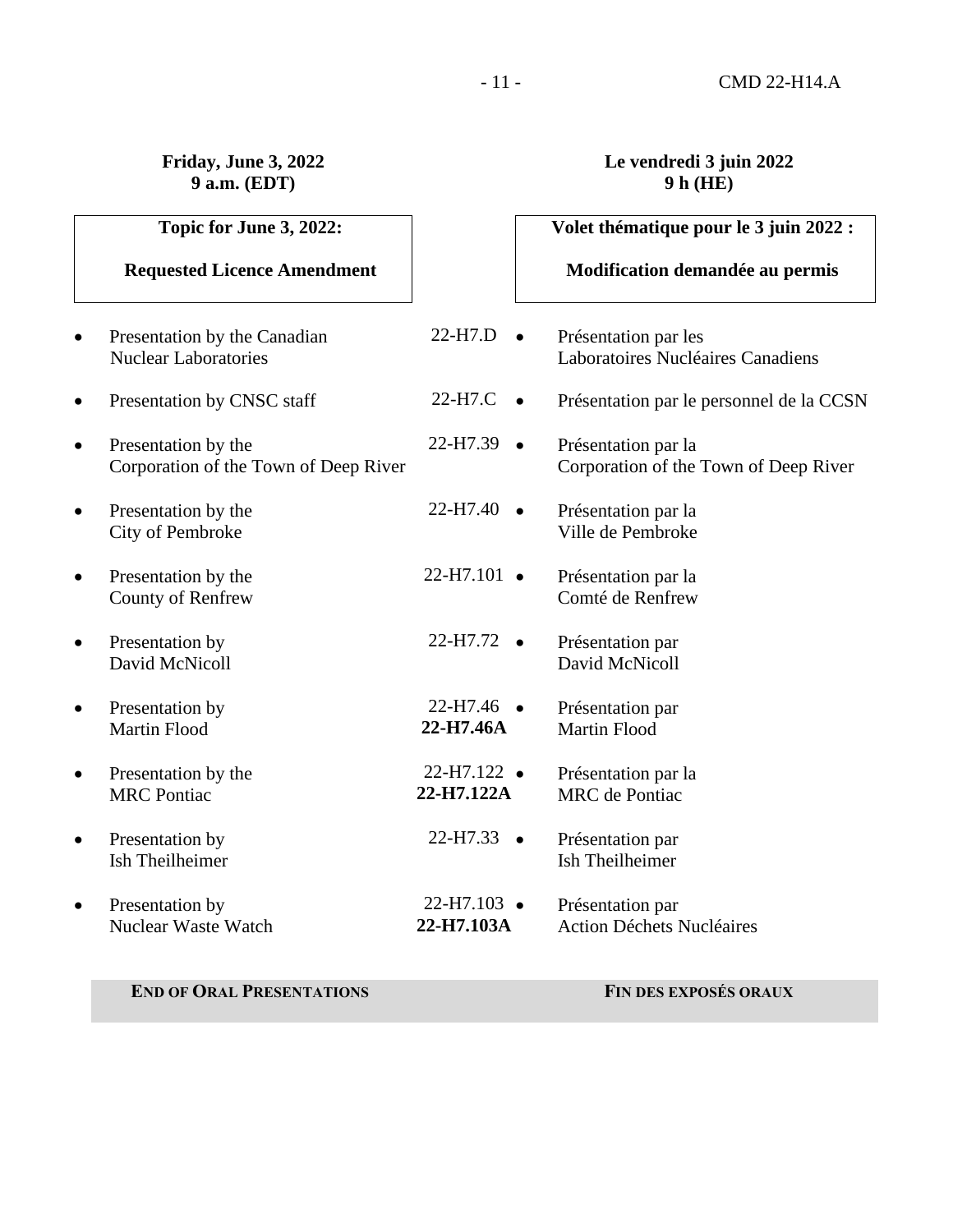# **LUNCH FROM 12 P.M. TO 1 P.M.**  $\qquad$  **D D D***S***<b>NER** DE 12 H À 13 H

**ROUND OF QUESTIONS FROM COMMISSION MEMBERS ON WRITTEN SUBMISSIONS RELATED TO REQUESTED LICENCE AMENDMENT**

**(LIST OF WRITTEN SUBMISSIONS BY TOPIC STARTING AT PAGE 13)**

**PÉRIODE DE QUESTIONS DES MEMBRES DE LA COMMISSION AU SUJET DES MÉMOIRES ÉCRITS PORTANT SUR LA MODIFICATION DEMANDÉE AU PERMIS**

**(LA LISTE DES MÉMOIRES PAR VOLET THÉMATIQUE DÉBUTE À LA PAGE 13)**

**FINAL ROUND OF QUESTIONS FROM COMMISSION MEMBERS**

4. **CLOSING**

**DERNIÈRE PÉRIODE DE QUESTIONS DES MEMBRES DE LA COMMISSION**

4. **CLÔTURE**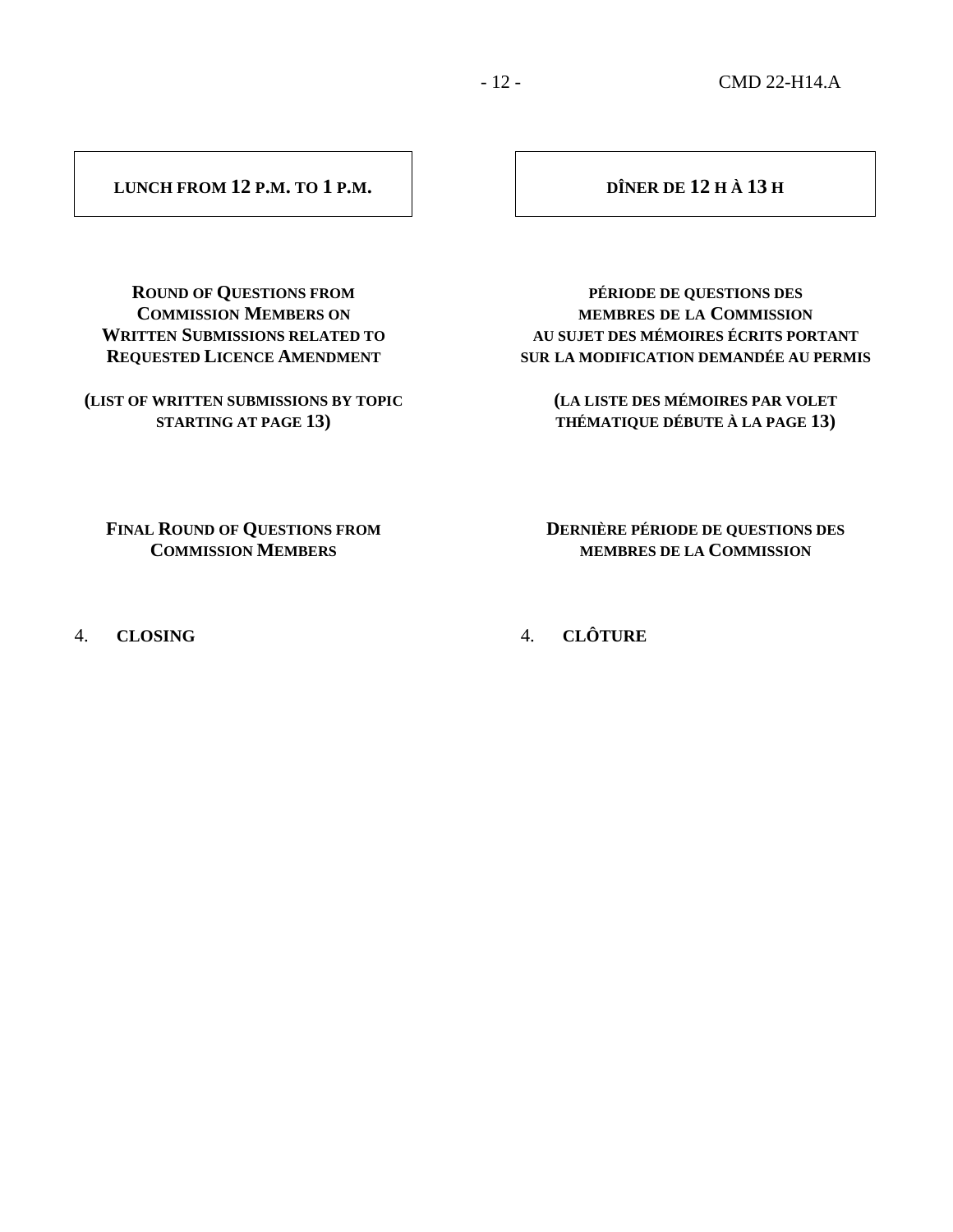#### - 13 - CMD 22-H14.A

#### **WRITTEN SUBMISSIONS**

#### **NOTE:**

Written submissions from people who chose not to make an oral presentation are very important to this review. These written submissions have been carefully considered and Commission Members will have the opportunity to ask questions to CNL and CNSC staff on the written submissions, if need be, during the rounds of questions related to the specific topics or during the final rounds of questions at the end of the hearing.

# **Written submissions pertaining to Environmental Assessment and Environmental Protection**

- Written submission from Woo-Jae Cheong
- Written submission from 22-H7.7 Diana Gillam
- Written submission from 22-H7.14 John and Diane Almstedt
- Written submission from 22-H7.26 Mohammad Madani
- Written submission from 22-H7.28 Alan Soucie
- Written submission from 22-H7.31 Christina and Robbie Anderman
- Written submission from 22-H7.32 David Caron
- Written submission from 22-H7.34 Nathan Benkhe
- Written submission from 22-H7.43 Jane Higgison

#### **MÉMOIRES**

#### **NOTE :**

Ces mémoires déposés par des gens qui ont choisi de ne pas faire d'exposé oral sont très importants dans le cadre de cette audience. Ils ont été lus avec attention et les membres de la Commission pourront poser des questions au LNC et au personnel de la CCSN sur ces mémoires, s'il y a lieu, durant la période de questions portant sur les volets thématiques spécifiques ou durant la dernière période de questions à la fin de l'audience.

### **Mémoires écrits portant sur l'évaluation environnementale et la protection de l'environnement**

22-H7.3 • Mémoire de Woo-Jae Cheong Mémoire de Diana Gillam Mémoire de John et Diane Almstedt Mémoire de Mohammad Madani Mémoire de Alan Soucie Mémoire de Christina et Robbie Anderman Mémoire de David Caron Mémoire de Nathan Benkhe Mémoire de Jane Higgison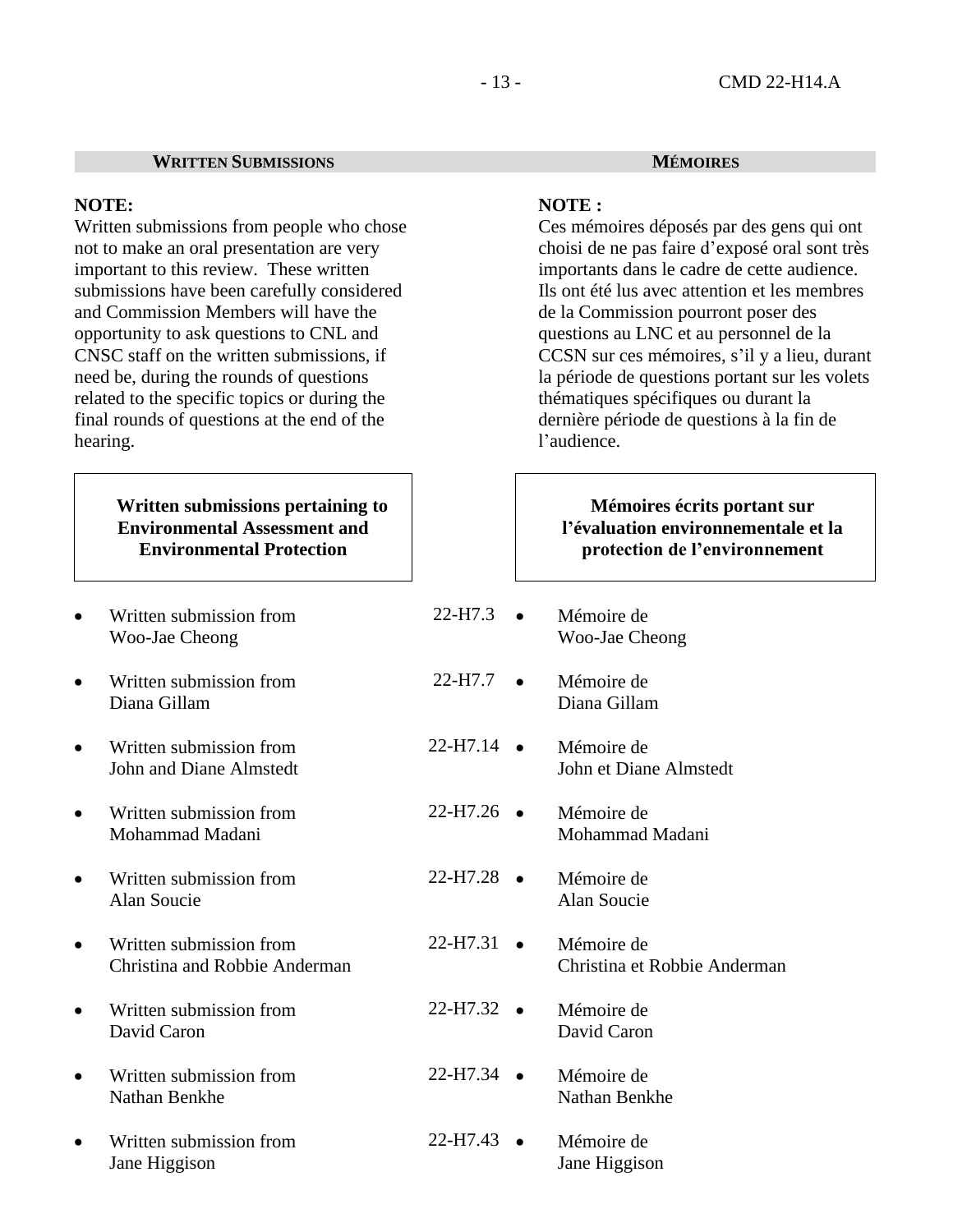|           | Written submission from<br>Ian Clark                                                  | $22-H7.61$ $\bullet$  | Mémoire d'<br>Ian Clark                                                 |
|-----------|---------------------------------------------------------------------------------------|-----------------------|-------------------------------------------------------------------------|
|           | Written submission from<br>Anita Sawyer, William Sawyer and<br><b>Maureen Maloney</b> | $22-H7.68$ •          | Mémoire de<br>Anita Sawyer, William Sawyer et<br><b>Maureen Maloney</b> |
| $\bullet$ | Written submission from<br>Cathy Vakil                                                | $22-H7.71$ $\bullet$  | Mémoire de<br>Cathy Vakil                                               |
| $\bullet$ | Written submission from<br>Luc Bégin                                                  | $22-H7.73$ •          | Mémoire de<br>Luc Bégin                                                 |
| $\bullet$ | Written submission from<br><b>Tracy Sanderson</b>                                     | $22-H7.78$ $\bullet$  | Mémoire de<br><b>Tracy Sanderson</b>                                    |
|           | Written submission from<br><b>Kathy Eisner</b>                                        | $22-H7.83$ •          | Mémoire de<br><b>Kathy Eisner</b>                                       |
| $\bullet$ | Written submission from<br>Gordon MacMillan                                           | $22-H7.107$ $\bullet$ | Mémoire de<br>Gordon MacMillan                                          |
| $\bullet$ | Written submission from<br><b>James Harrington</b>                                    | $22-H7.114$ $\bullet$ | Mémoire de<br><b>James Harrington</b>                                   |
| $\bullet$ | Written submission from<br><b>Annette Chaplin</b>                                     | $22-H7.121$ $\bullet$ | Mémoire de<br><b>Annette Chaplin</b>                                    |
|           | Written submission from<br>David Snider                                               | $22-H7.134$ $\bullet$ | Mémoire de<br>David Snider                                              |
|           | Written submission from<br>Rena Ginsberg and Boyd Reimer                              | $22-H7.145$ $\bullet$ | Mémoire de<br>Rena Ginsberg et Boyd Reimer                              |
|           | Written submission from<br><b>Christine Graham</b>                                    | $22-H7.149$ $\bullet$ | Mémoire de<br><b>Christine Graham</b>                                   |
|           | Written submission from<br>Lisa Shaw-Verhoek                                          | $22-H7.157$ $\bullet$ | Mémoire de<br>Lisa Shaw-Verhoek                                         |
|           | Written submission from the<br>Agence de bassin versant des 7                         | $22-H7.159$ $\bullet$ | Mémoire de<br>l'Agence de bassin versant des 7                          |
|           | Written submission from<br>Pierre Lemay                                               | $22-H7.165$ •         | Mémoire de<br>Pierre Lemay                                              |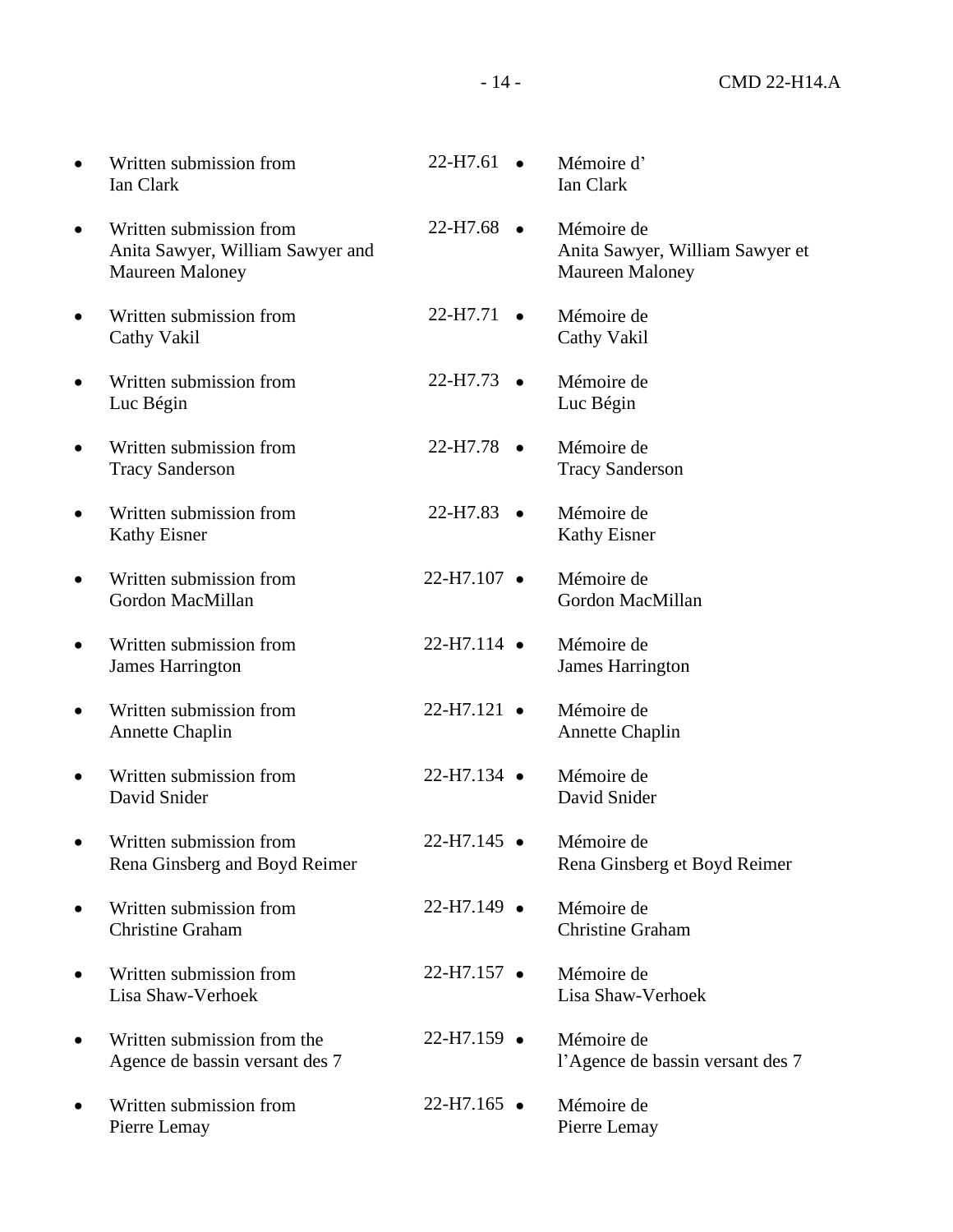# **Written submissions pertaining to Long-Term Safety Case**

- Written submission from Brian Colby
- Written submission from Benjamin Rouben
- Written submission from Margit Dehnicke-Templeton
- Written submission from Lawrence Johnson
- Written submission from the Municipality of Bristol
- Written submission from Zackary Krowchuk
- Written submission from Philip Sweetnam
- Written submission from Edward Waller
- Written submission from Richard Sexton
- Written submission from Gregory Csullog
- Written submission from David K. Raman

#### **Mémoires écrits portant sur la sûreté à long terme**

- 22-H7.13 Mémoire de Brian Colby Mémoire de Benjamin Rouben Mémoire de Margit Dehnicke-Templeton Mémoire de Lawrence Johnson Mémoire de la Municipalité de Bristol Mémoire de Zackary Krowchuk Mémoire de Philip Sweetnam Mémoire de Edward Waller Mémoire de Richard Sexton Mémoire de Gregory Csullog 22-H7.17 • 22-H7.20 • 22-H7.27 • 22-H7.42 • 22-H7.70 • 22-H7.90 • 22-H7.116 •  $22-H7.135$  • 22-H7.153 •
	- Mémoire de David K. Raman 22-H7.158 •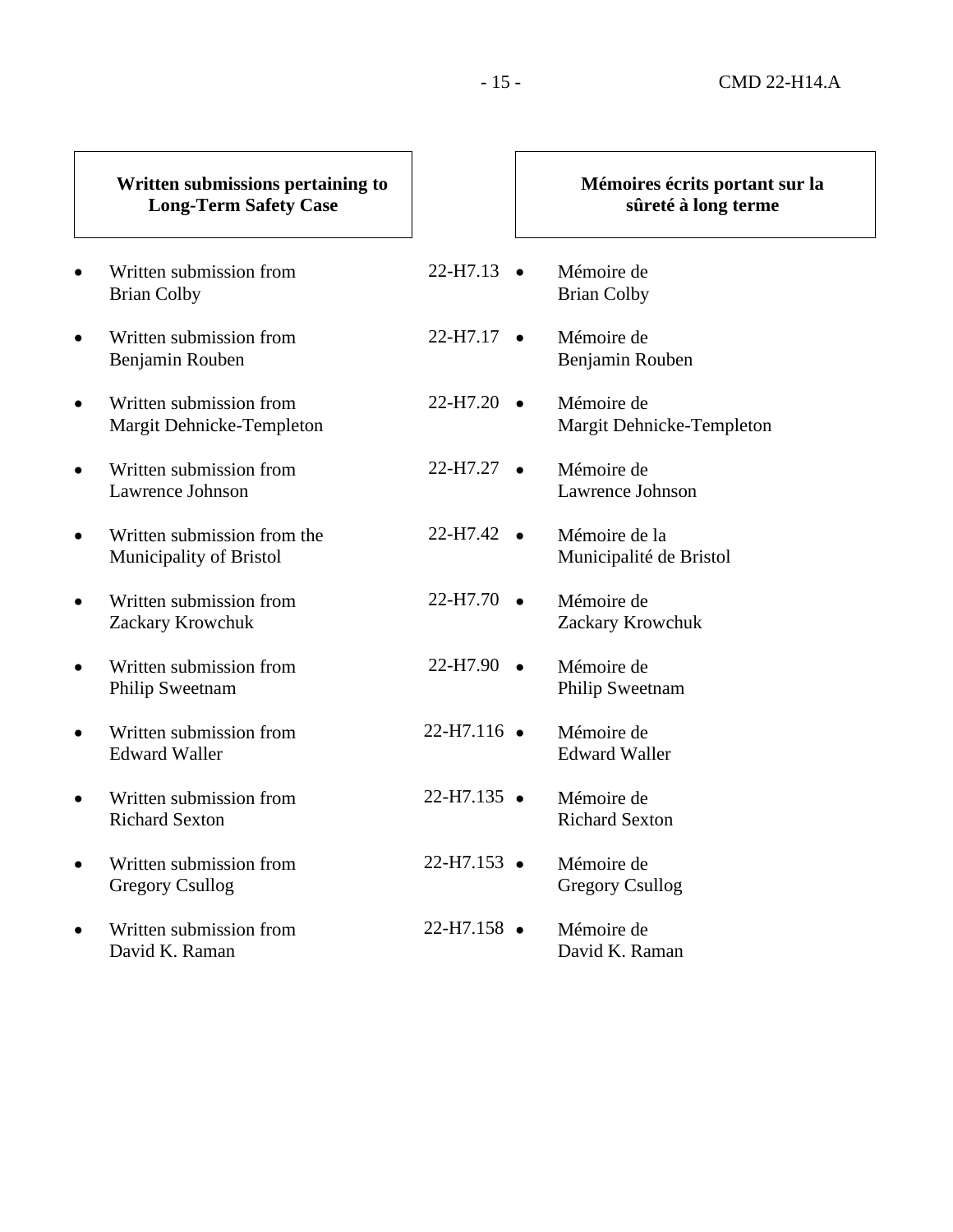- 16 - CMD 22-H14.A

|           | Written submissions pertaining to<br><b>Indigenous Consultation</b><br>and Engagement        |                       |           | Mémoires écrits portant sur la<br>consultation et la mobilisation<br>des Autochtones |
|-----------|----------------------------------------------------------------------------------------------|-----------------------|-----------|--------------------------------------------------------------------------------------|
|           | Written submission from the<br>Algonquins of Ontario                                         | $22-H7.98$ $\bullet$  |           | Mémoire des<br>Algonquins d'Ontario                                                  |
| $\bullet$ | Written submission from the<br>Kitigan Zibi Anishinabeg<br><b>First Nation</b>               | $22-H7.113$ $\bullet$ |           | Mémoire de la<br>Première Nation des Anishinabeg<br>de Kitigan Zibi                  |
| $\bullet$ | Written submission from the<br><b>Métis Nation of Ontario</b>                                | $22-H7.151$ $\bullet$ |           | Mémoire de la<br>Nation métisse de l'Ontario                                         |
|           | Written submission from the<br><b>Curve Lake First Nation</b>                                | $22-H7.140$ $\bullet$ |           | Mémoire de la<br>Première Nation de Curve Lake                                       |
|           | Written submissions pertaining to<br><b>Requested Licence Amendment</b>                      |                       |           | Mémoires écrits portant sur la<br>modification demandée au permis                    |
|           | Written submission from<br>Colin Robb                                                        | 22-H7.4               | $\bullet$ | Mémoire de<br>Colin Robb                                                             |
|           | Written submission from<br>Donna Snowden                                                     | 22-H7.6               | $\bullet$ | Mémoire de<br>Donna Snowden                                                          |
|           | Written submission from the<br>Municipalité de l'Île-du-Grand-Calumet                        | 22-H7.8               | $\bullet$ | Mémoire de la<br>Municipalité de l'Île-du-Grand-Calumet                              |
| ٠         | Written submission from<br>William J. Holtslander                                            | $22-H7.11$ $\bullet$  |           | Mémoire de<br>William J. Holtslander                                                 |
|           | Written submission from<br><b>Bob French</b>                                                 | $22-H7.12$ $\bullet$  |           | Mémoire de<br><b>Bob French</b>                                                      |
| $\bullet$ | Written submission from the<br>Sylvia Fedoruk Canadian Centre for<br>Nuclear Innovation Inc. | 22-H7.15<br>$\bullet$ |           | Mémoire du<br>Sylvia Fedoruk Canadian Centre for<br>Nuclear Innovation Inc.          |
|           | Written submission from<br>Victor Golovko                                                    | $22-H7.18$ $\bullet$  |           | Mémoire de<br>Victor Golovko                                                         |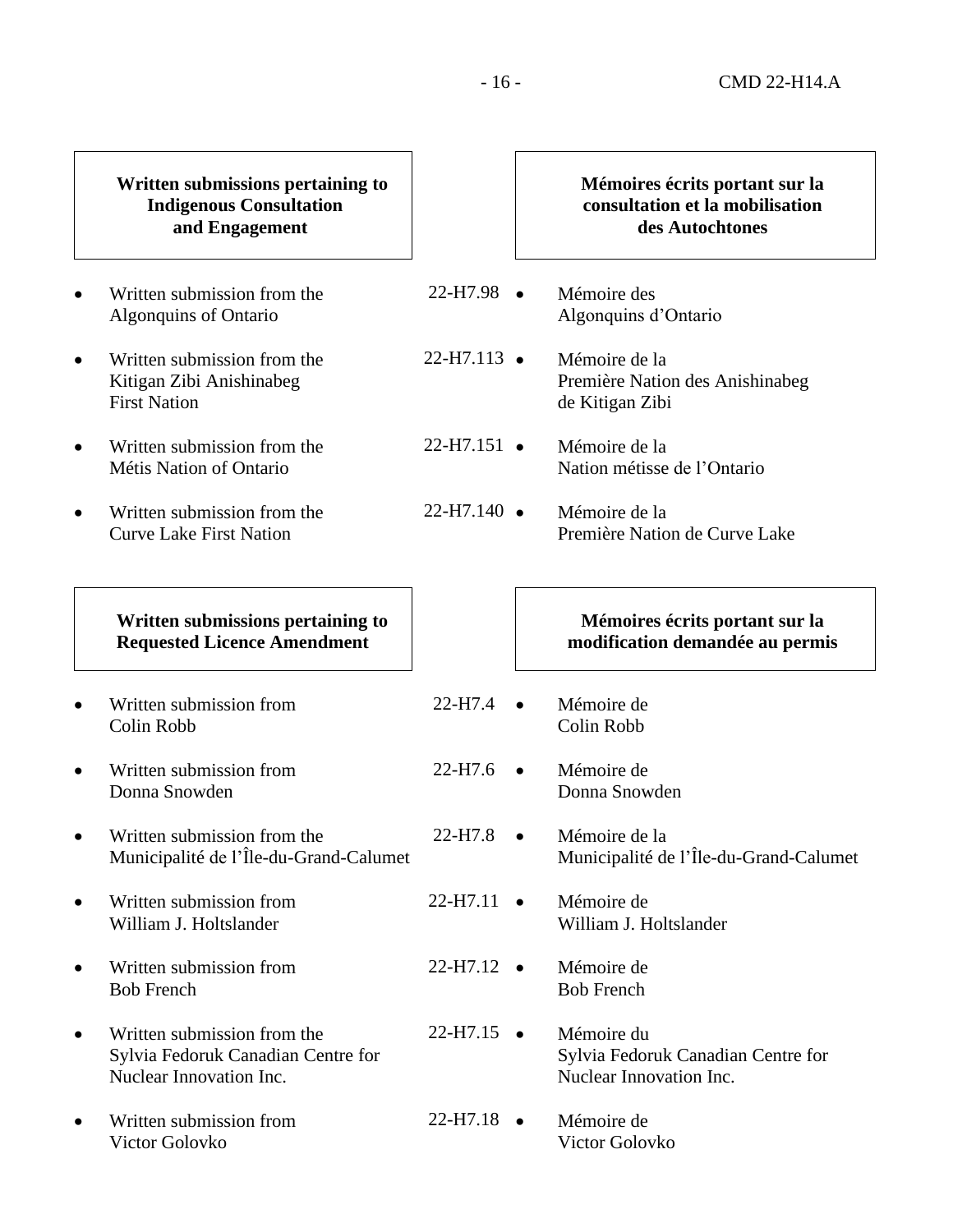- 17 - CMD 22-H14.A

• Written submission from the Training and Development Team at CNL 22-H7.22 • Mémoire de l'équipe de formation et développement aux LNC Mémoire de Morgan Brown Mémoire du Nuclear Innovation Institute Mémoire de Tetra Tech Canada Inc. et ES-Fox Limited Mémoire de Brendon Walsh Mémoire de AECOM Canada Ltd Mémoire du Council of the Town of Laurentian Hills Mémoire de Dylan Verburg Mémoire de Renate Manthei Mémoire de Mark McLoughlin, sous-ministre, ministère de l'Environnement de la Saskatchewan • Written submission from Morgan Brown 22-H7.23 • • Written submission from the Nuclear Innovation Institute 22-H7.24 • • Written submission from Tetra Tech Canada Inc. and ES-Fox Limited 22-H7.25 • • Written submission from Brendon Walsh 22-H7.29 • • Written submission from AECOM Canada Ltd 22-H7.30 • • Written submission from the Council of the Town of Laurentian Hills 22-H7.35 • • Written submission from Dylan Verburg 22-H7.37 • • Written submission from Renate Manthei 22-H7.38 • • Written submission from Mark McLoughlin, Deputy Minister, Saskatchewan Ministry of Environment 22-H7.44 • • Written submission from BWXT Canada Ltd. 22-H7.47 • Mémoire de BWXT Canada Ltd. Mémoire de l' Intégration du programme de déclassement et d'assainissement environnemental des LNC Mémoire de Stephanie Clement Mémoire de Philip Kompass • Written submission from the Decommissioning and Environmental Remediation Program Integration at CNL 22-H7.48 • • Written submission from Stephanie Clement  $22-H7.51$  • • Written submission from Philip Kompass 22-H7.52 •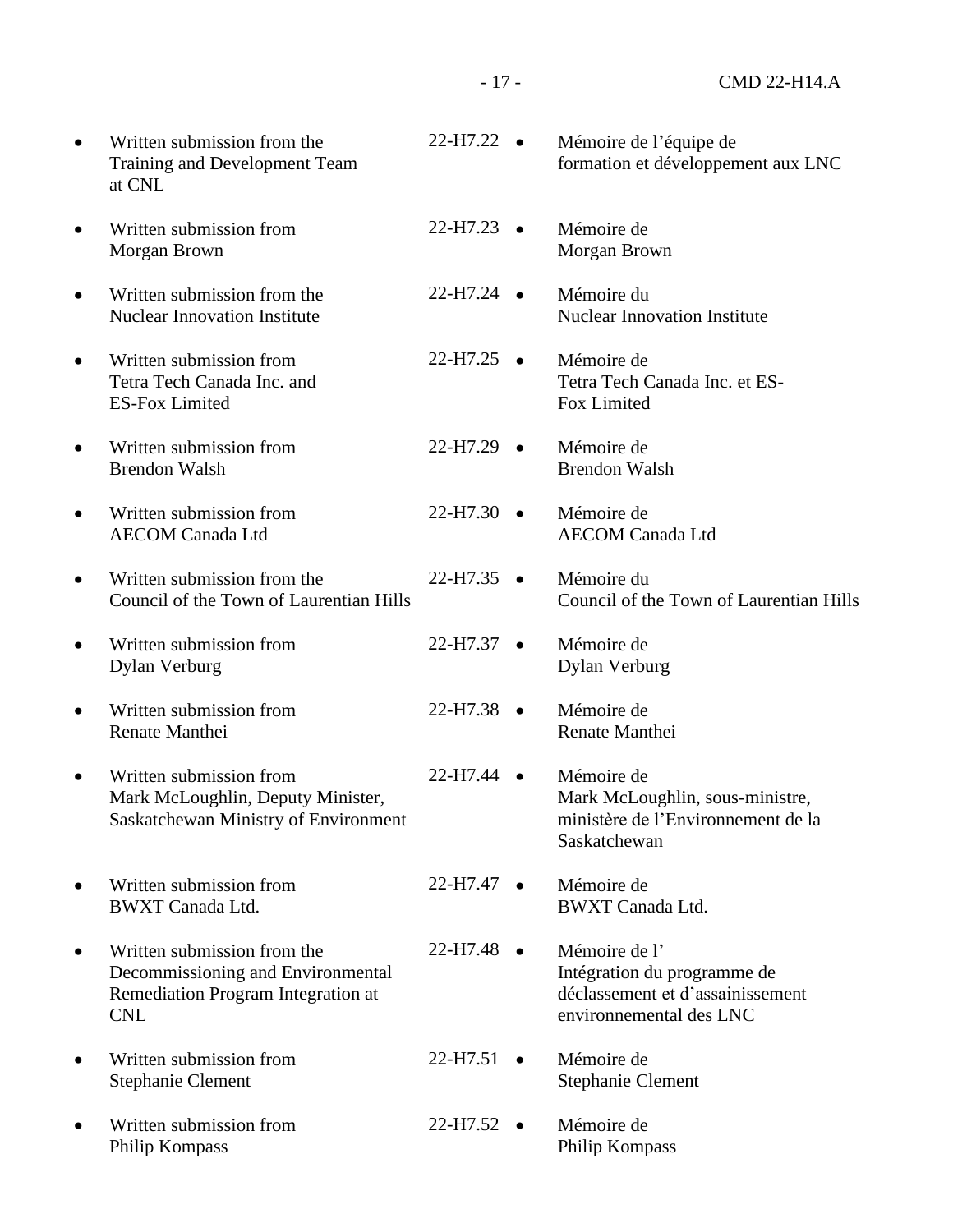|   | Written submission from<br><b>Ontario Power Generation</b>                                               | 22-H7.53             | Mémoire d'<br><b>Ontario Power Generation</b>                                                  |
|---|----------------------------------------------------------------------------------------------------------|----------------------|------------------------------------------------------------------------------------------------|
|   | Written submission from the<br>Port Hope and District<br><b>Chamber of Commerce</b>                      | $22-H7.54$ $\bullet$ | Mémoire de la<br>Port Hope and District<br><b>Chamber of Commerce</b>                          |
|   | Written submission from                                                                                  | 22-H7.56             | Mémoire de                                                                                     |
|   | <b>Moltex Energy</b>                                                                                     | $\bullet$            | <b>Moltex Energy</b>                                                                           |
|   | Written submission from                                                                                  | 22-H7.57             | Mémoire de                                                                                     |
|   | Women in Nuclear Canada                                                                                  | $\bullet$            | Women in Nuclear Canada                                                                        |
|   | Written submission from                                                                                  | 22-H7.59             | Mémoire de                                                                                     |
|   | TRIUMF, Inc.                                                                                             | $\bullet$            | TRIUMF, Inc.                                                                                   |
|   | Written submission from the                                                                              | 22-H7.65             | Mémoire de la                                                                                  |
|   | Society of United Professionals                                                                          | $\bullet$            | Society of United Professionals                                                                |
|   | Written submission from                                                                                  | 22-H7.66             | Mémoire de                                                                                     |
|   | Jacques Plourde                                                                                          | $\bullet$            | Jacques Plourde                                                                                |
|   | Written submission from<br><b>NB</b> Power                                                               | $22-H7.67$ $\bullet$ | Mémoire d'<br>Énergie NB                                                                       |
|   | Written submission from                                                                                  | 22-H7.77             | Mémoire de                                                                                     |
|   | Sohan Chouhan                                                                                            | $\bullet$            | Sohan Chouhan                                                                                  |
| ٠ | Written submission from the<br>Fuel Program and Projects Division<br>at CNL                              | $22-H7.82$ $\bullet$ | Mémoire de la<br>Division du programme et projets<br>combustibles des LNC                      |
|   | Written submission from<br>Aecon                                                                         | 22-H7.85             | Mémoire de<br>Aecon                                                                            |
|   | Written submission from the                                                                              | 22-H7.86             | Mémoire de la                                                                                  |
|   | Municipality of Port Hope                                                                                | $\bullet$            | Municipalité de Port Hope                                                                      |
|   | Written submission from the<br>Facilities Decommissioning and<br><b>Environmental Remediation at CNL</b> | 22-H7.91             | Mémoire du Déclassement des<br>installations et l'assainissement de<br>l'environnement aux LNC |
|   | Written submission from                                                                                  | 22-H7.92             | Mémoire de                                                                                     |
|   | M. Sullivan & Son Ltd.                                                                                   | $\bullet$            | M. Sullivan & Son Ltd.                                                                         |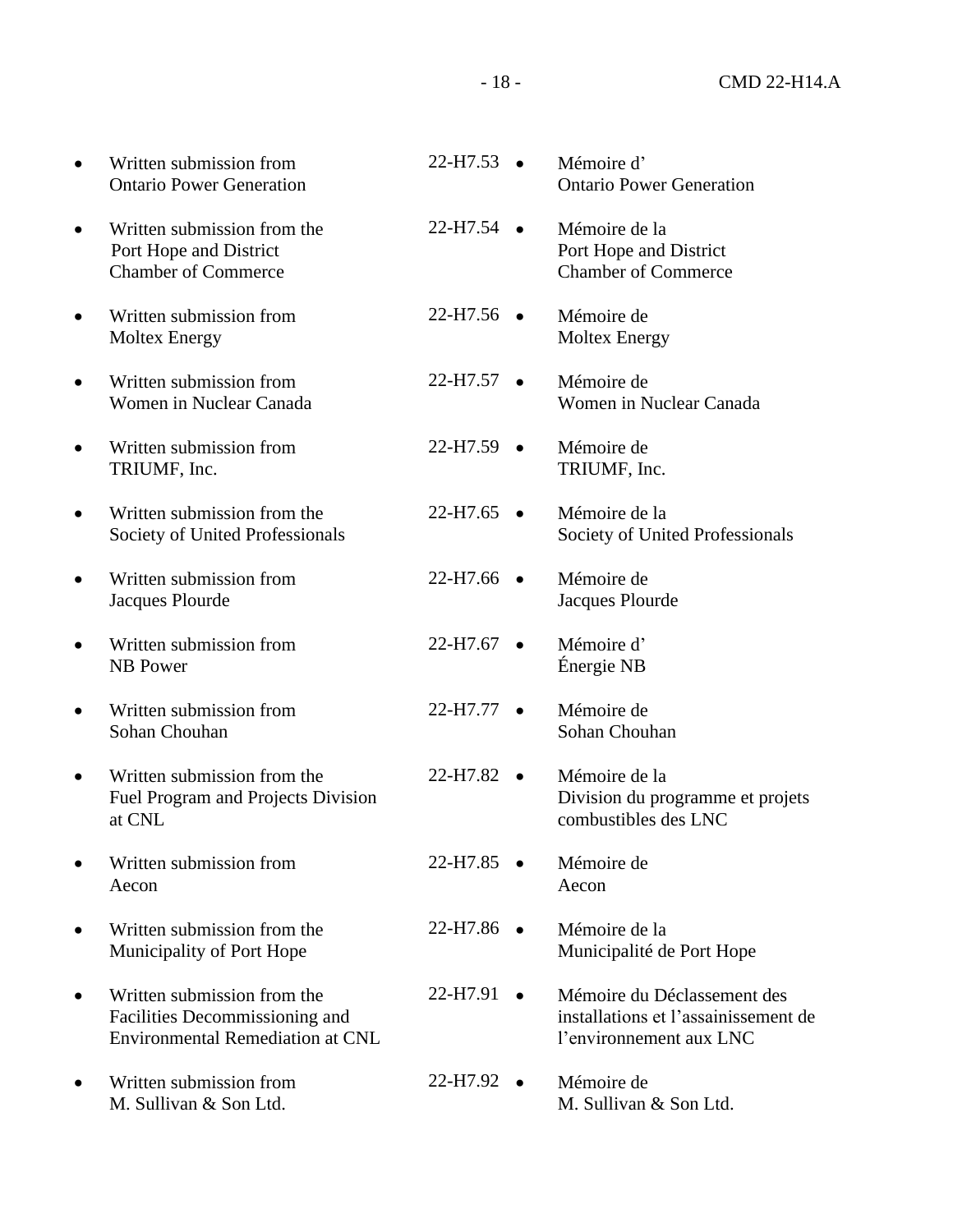|           | Written submission from<br><b>Cameco Corporation</b>                                                      | 22-H7.93              | Mémoire de<br>Cameco Corporation                                                                                 |
|-----------|-----------------------------------------------------------------------------------------------------------|-----------------------|------------------------------------------------------------------------------------------------------------------|
| $\bullet$ | Written submission from<br><b>Bailey Waite</b>                                                            | $22-H7.97$ $\bullet$  | Mémoire de<br><b>Bailey Waite</b>                                                                                |
| $\bullet$ | Written submission from<br>John Yakabuski, M.P.P.,<br>Renfrew-Nipissing-Pembroke                          | $22-H7.100$ $\bullet$ | Mémoire de<br>John Yakabuski, député,<br>Renfrew-Nipissing-Pembroke                                              |
| $\bullet$ | Written submission from<br>Dewar Industrial Services Inc.                                                 | $22-H7.110$ $\bullet$ | Mémoire de<br>Dewar Industrial Services Inc.                                                                     |
| $\bullet$ | Written submission from the<br><b>Cleanup Function at CNL</b>                                             | $22-H7.112$ $\bullet$ | Mémoire de la<br>Fonction de nettoyage des LNC                                                                   |
| $\bullet$ | Written submission from the<br><b>Waste Services at CNL</b>                                               | $22-H7.115$ $\bullet$ | Mémoire du<br>Service des déchets des LNC                                                                        |
| $\bullet$ | Written submission from<br>Antony G. Morris                                                               | $22-H7.118$ $\bullet$ | Mémoire de<br>Antony G. Morris                                                                                   |
| $\bullet$ | Written submission from the<br>Division of Decommissioning and<br><b>Environmental Remediation at CNL</b> | $22-H7.123$ $\bullet$ | Mémoire de la Division du déclassement<br>des installations et de l'assainissement de<br>l'environnement des LNC |
| $\bullet$ | Written submission from<br>Erica Coulombe                                                                 | $22-H7.128$ $\bullet$ | Mémoire d'<br>Erica Coulombe                                                                                     |
| $\bullet$ | Written submission from<br>Pamela Schreiner                                                               | $22-H7.148$ $\bullet$ | Mémoire de<br>Pamela Schreiner                                                                                   |
|           | Written submission from the<br>Waste Strategy Program at CNL                                              | 22-H7.152 ·           | Mémoire du Programme de la stratégie<br>des déchets aux LNC                                                      |
| $\bullet$ | Written submission from<br>Daniel Hoornweg                                                                | $22-H7.154$ $\bullet$ | Mémoire de<br>Daniel Hoornweg                                                                                    |
| $\bullet$ | Written submission from<br>Joanne Mantha                                                                  | $22-H7.156$ $\bullet$ | Mémoire de<br>Joanne Mantha                                                                                      |
|           |                                                                                                           |                       |                                                                                                                  |

• Written submission from the Rotary Club of Port Hope